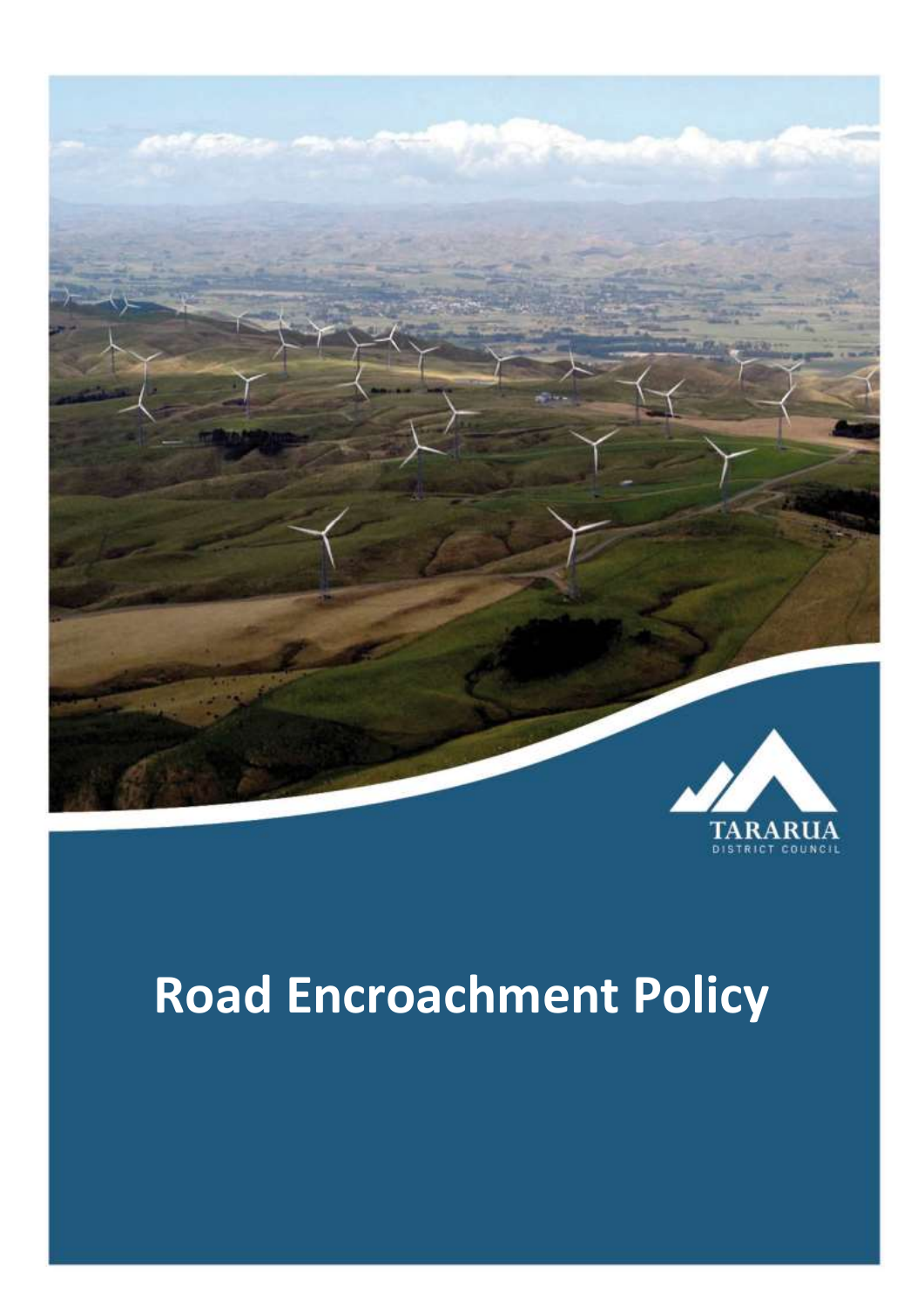

## Contents

|--|--|--|

| Version No: 1          | Date Adopted: 22 February 2022 | Page 2 of 4 |
|------------------------|--------------------------------|-------------|
| <b>Owner:</b> [Author] | Review date:                   |             |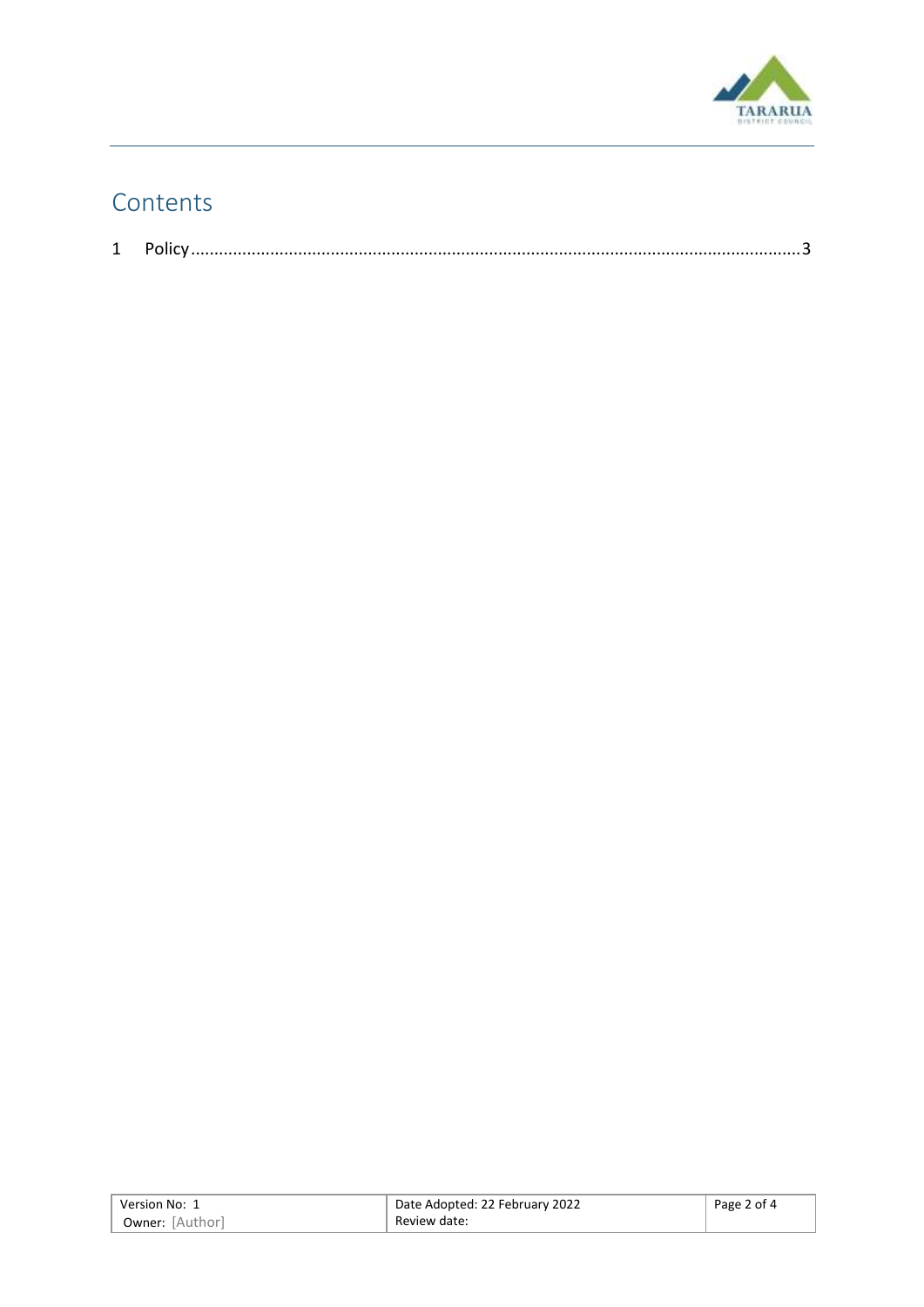

## <span id="page-2-0"></span>1 Policy

- 1. Permanent road encroachments will only be permitted where there is a clear benefit to the road, or exceptional circumstances exist.
- 2. Applications for permanent encroachment licences must be made on the prescribed form and be accompanied by the prescribed fee. Any licenses granted may be subject to any conditions the Council sees fit to impose and will be for a specified term, with no automatic right of renewal.
- 3. Temporary road encroachments (for a period of no longer than one month), using electric fences only, will be permitted for the express purpose of clearing excess growth from road reserves.
- 4. Every temporary electric fence is to be kept at least 2.5 metres clear of the formed roadway and must be clearly visible to road users. Fencing materials are to be 'pigtails', insultimber stakes, or other approved temporary electric fence materials. Waratah standards are not permitted.
- 5. Roadside water tables and drains are to be excluded from the areas fenced for grazing. The cost of repairing any damage to these structures caused by stock grazing road reserves may be recovered from the owners of the stock.
- 6. Stock may be grazed only during daylight hours and the power supply to the fence must be disconnected when stock are not grazing. All fencing materials must be removed on completion of the grazing, or when requested to by Council staff. The Council may, without notice, remove any fencing materials not so removed.
- 7. The general permission to graze road frontages is subject to the following conditions:
	- a. That owners of the stock arrange and keep in force a public liability insurance to protect any liability for damage occurring to third parties; and
	- b. That owners of the stock indemnify the Council from any liability arising to the Council as a result of the grazing activity.
- 8. The Council reserves the right to restrict or prohibit the grazing of specific areas of roadsides, if it is felt necessary, to maintain the integrity of the constructed road or for the safety of road users.